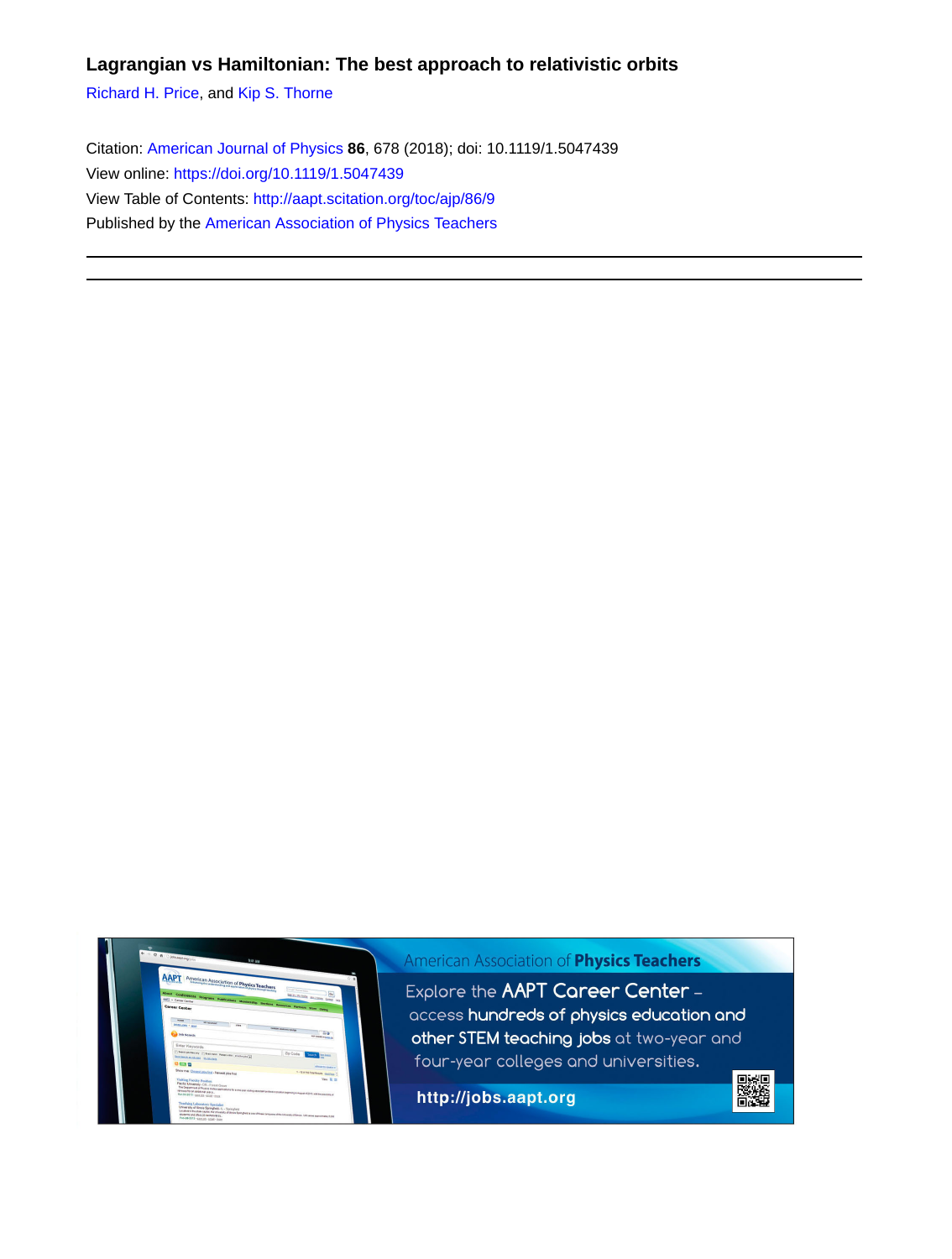# CrossMark

## <span id="page-1-0"></span>Lagrangian vs Hamiltonian: The best approach to relativistic orbits

Richard H. Price

Department of Physics, MIT, 77 Massachusetts Avenue, Cambridge, Massachusetts 02139

Kip S. Thorne California Institute of Technology, Pasadena, California 91125

(Received 28 July 2017; accepted 6 July 2018)

In introductory general relativity courses, free particle trajectories, such as astronomical orbits, are generally developed via a Lagrangian and variational calculus, so that physical examples can precede the mathematics of tensor calculus. The use of a Hamiltonian is viewed as more advanced and typically comes later if at all. We suggest here that this might not be the optimal order in a first course in general relativity, especially if orbits are to be solved with numerical methods. We discuss some of the issues that arise in both the Lagrangian and Hamiltonian approaches. © 2018 American Association of Physics Teachers.

<https://doi.org/10.1119/1.5047439>

## I. INTRODUCTION AND SUMMARY

In a recent paper, $\frac{1}{1}$  $\frac{1}{1}$  $\frac{1}{1}$  one of us (KST) described the numerical computation of photon orbits in a wormhole metric to produce images for the science fiction movie Interstellar. That description emphasized the convenience of basing the equations of motion on the Hamiltonian rather than the more traditional Lagrangian-based approach. This relative convenience was rooted in computational difficulties inherent in the traditional approach.

Here, we will compare the two approaches somewhat more broadly, but not too broadly. We will avoid some of the interesting questions lurking in the background of the Hamiltonian-vs.-Lagrangian choice such as the availability of the advanced techniques of canonical transformations, adiabatic invariants, the connection to quantum mechanics, and thermodynamics, etc. We will be concerned only with the Hamiltonian-vs.-Lagrangian choice in computing particle and photon orbits in a curved spacetime.

Below, within that limited scope, we will deal with the following claims and will present coupled counterclaims: (i) Claim: The Lagrangian formulation allows orbital equations to be presented with a minimum of mathematical preliminaries; this explains why the Hamiltonian approach is not presented in most texts. Counterclaim: we will argue that the Hamiltonian approach could be presented with minimal mathematical foundation; it is simply not the tradition. (ii) Claim: The Hamiltonian approach is superior because it leads to first-order equations of motion that are better for numerical integration, not the second-order equations of the Lagrangian approach. Counterclaim: The second order ODE could always be recast as two coupled first-order ODEs; we shall demonstrate this explicitly in one of the examples. (iii) Claim: The Hamiltonian approach makes constants of motion more apparent. Counterclaim: Without the advanced methods of Hamiltonian mechanics this is not true (as will be shown in an example in one of the appendices). (iv) Claim: The equations of motion of the Hamiltonian formulation lack the singularities that are a difficulty in working with the Lagrangian equations. (This was the primary motive in Ref. [1](#page-5-0) for extolling the Hamiltonian approach.) Counterclaim: As we shall show, the singularities are a consequence of seeking a "solution by quadrature," and even in the solution by quadrature, it is possible to overcome this difficulty with techniques detailed in another of the [Appendixes.](#page-3-0)

This short paper is organized as follows: In Sec. II, we briefly review the traditional Lagrangian approach, and in Sec. [III](#page-2-0) we outline the Hamiltonian approach. The two methods are compared in Sec. [IV](#page-2-0) for orbits in a spherically symmetric spacetime. We conclude and summarize in Sec. [V](#page-3-0). In three appendices, we present some details of techniques for dealing with singular integrals, and two examples of the Hamiltonian approach.

Throughout this paper we use the notation of the text Gravitation.<sup>[2](#page-5-0)</sup> In particular, we use the sign convention  $-+++$  and units in which  $c = G = 1$ .

## II. TRADITIONAL APPROACH: CONSTANTS OF MOTION AND QUADRATURE

Though a geodesic is best described as a locally straight spacetime curve, the implementation of that description requires a substantial background in the mathematics of curved spacetime: covariant differentiation, Christoffel symbols, etc. Introductory texts, in a hurry to get to the physics of orbits, defer the mathematics of curved spacetime by introducing a geodesic as a curve  $x^{\mu}(\lambda)$  that is the extremum Informating a geodesic as a curve  $\chi(\lambda)$  that is the ex-<br>of the action integral  $\int \mathcal{L}d\lambda$  along the curve, where<sup>[3,4](#page-5-0)</sup>

$$
\mathcal{L} = \frac{1}{2} g_{\mu\nu} \dot{x}^{\mu} \dot{x}^{\nu}.
$$
 (1)

Here,  $\dot{x}^{\mu} \equiv dx^{\mu}/d\lambda$ , and  $\lambda$  is an affine parameter that is typically taken to be proper time  $\tau$  for a particle with nonzero mass m so that  $\dot{x}^{\mu} = U^{\mu}$ , a component of the particle 4-velocity. Equally well,  $\lambda$  can be taken to be  $\tau/m$ , so that  $\dot{x}^{\mu} = P^{\mu}$ , a component of the particle 4-momentum. For a photon, the proper time does not exist;  $\lambda$  is typically defined so that  $\dot{x}^{\mu} = P^{\mu}$ , the photon 4-momentum. For uniformity, and simplicity, we will let  $\dot{x}^{\mu} = P^{\mu}$  below, for both massive and massless particles.

The equations of motion follow from the Euler-Lagrange (EL) equations  $\delta \mathcal{L}/\delta x^{\mu} = 0$ , that is,

$$
\frac{d}{d\lambda} \left( \frac{\partial \mathcal{L}}{\partial \dot{x}^{\mu}} \right) = \frac{\partial \mathcal{L}}{\partial x^{\mu}}.
$$
 (2)

This shortcut to the equations of motion largely explains the focus in introductory texts on the Lagrangian-based equations of motion.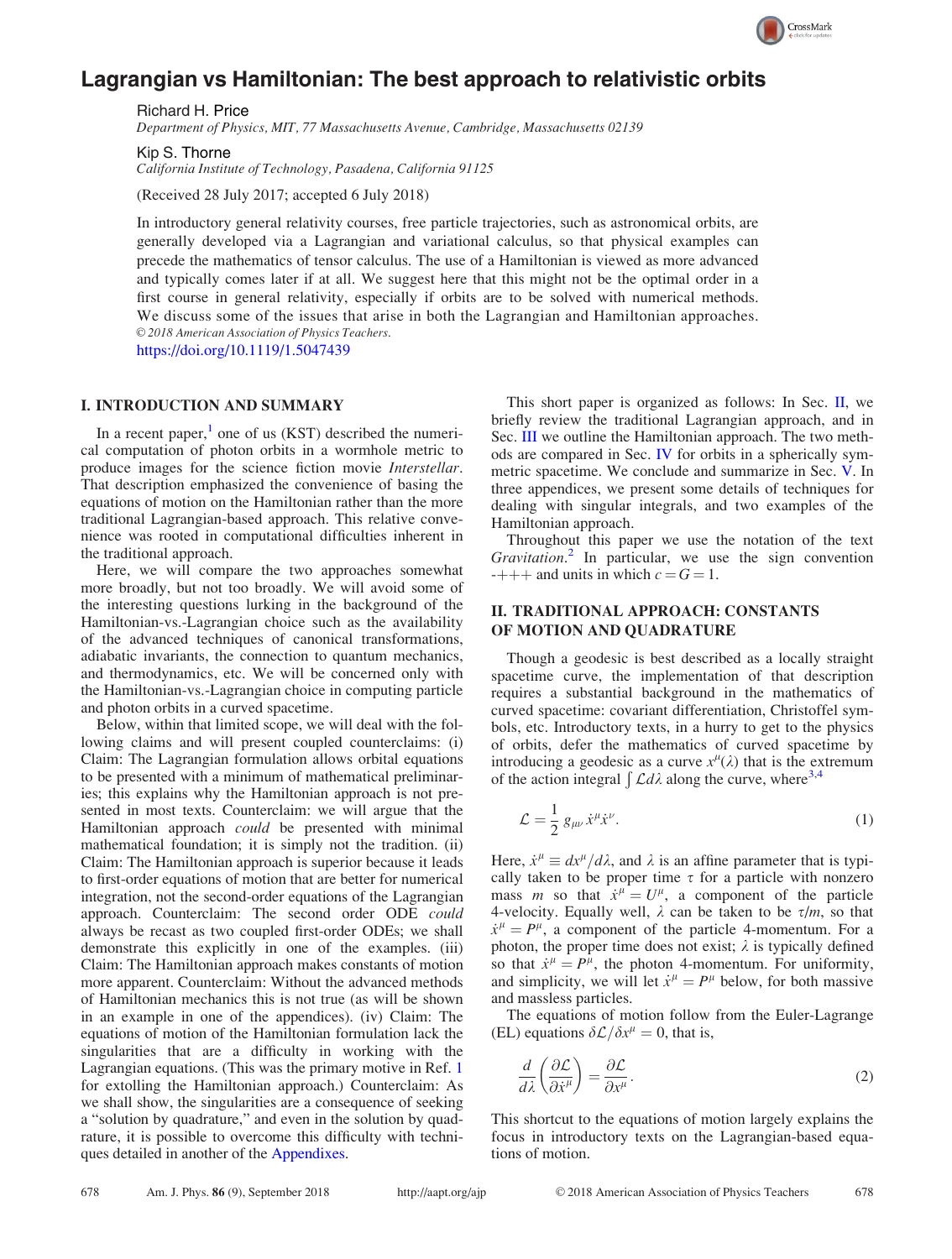<span id="page-2-0"></span>The most typical example used in texts is orbits in a spherically symmetric static spacetime; the wormhole metric in Ref. [1](#page-5-0) is of this type. We will use this typical case to illustrate the traditional approach. That approach uses standard spherical polar coordinates<sup>3</sup> t, r,  $\theta$ ,  $\phi$ . Since neither t nor  $\phi$ appears in the metric coefficients, the EL equations tell us that  $\partial \mathcal{L}/\partial \dot{t}=P_t$  and  $\partial \mathcal{L}/\partial \phi=P_\phi$  are constants. Following tradition, we call these, respectively— $E$  and  $L_z$ ; they are constants of motion and they show up just as directly in the Lagrangian approach as in the Hamiltonian.

In the traditional (Lagrangian) approach, we combine these two constants with a third constant of motion, the value of  $\mathcal L$  itself. It is constant since, by Eq. [\(1\)](#page-1-0),  $\mathcal L$  is just half the square of the mass of the particle whose trajectory is being computed. We exploit symmetry to take the orbital plane to be the equatorial plane, so that  $\theta = \pi/2$  is, in a sense, another constant of motion. With this set of four constants we find, as closed form functions of r, the first derivatives  $dr/d\lambda$ ,  $dt/$  $d\lambda$ ,  $d\phi/d\lambda$  with the fourth coordinate  $\theta$  constant at  $\pi/2$ . These first integrals are then solved for the trajectory, i.e., for t, r,  $\theta$ and  $\phi$  as functions of  $\lambda$ , by integrating. One says the orbit has been solved by, or reduced to "quadrature," a somewhat old-fashioned name for integration.

The reduction of a problem to an integral has many advantages. Often an integral is easier to evaluate numerically than the solution of coupled differential equations. The integral also has the advantage of showing the whole solution "at once," rather than showing a step-by-step process. This can be valuable for seeing the dependence on parameters, the location of turning points, etc.

What are the disadvantages of this traditional method, disadvantages that might push us to investigate the Hamiltonian alternative? A consideration—not a disadvantage per se—is that the numerical solution of differential equations is no longer a barrier; computation is part of a physics curriculum. A real disadvantage, specific to orbits, is that the quadrature integrals have singularities. These singularities are integrable, but lead to sign changes at orbital turning points that are cumbersome in numerical work. For tasks such as the ray tracing in Ref. [1](#page-5-0) one also wants photon orbits, in many different planes, and one does not want to have to transform back and forth between the working coordinate frame and the frame in which the equatorial plane is the orbital plane for each photon being considered.

[Appendix A](#page-3-0) gives some details of these inconveniences. It also shows how they can be overcome. The attraction of the Hamiltonian approach then is not so much that it is needed, but that it is simple and has no such disadvantages.

## III. THE HAMILTONIAN APPROACH: COVARIANT **MOMENTA**

The standard path from a Lagrangian formalism to a Hamiltonian formalism starts with the Lagrangian viewed as a function of generalized coordinates  $q_i$ , and their derivatives  $\dot{q}_i$  with respect to a trajectory parameter, and with the introduction of the Hamiltonian

$$
\mathcal{H} = \sum_{j} \dot{q}_{j} \frac{\partial \mathcal{L}}{\partial \dot{q}_{j}} - \mathcal{L}.
$$
 (3)

The second step is to consider the spacetime coordinates to be the generalized coordinates, to take the affine parameter  $\lambda$ 

as the trajectory parameter, and to define the "canonical momenta" by  $P_{\mu} \equiv \partial \mathcal{L} / \partial \dot{x}^{\mu}$ .

When we apply this procedure to the expression in Eq. [\(1\),](#page-1-0) changing notation mutatis mutandis, we find that the canonical momenta are simply the covariant components of the particle 4-momentum, and the Hamiltonian is

$$
\mathcal{H} = \dot{x}^{\alpha} \frac{\partial \mathcal{L}}{\partial \dot{x}^{\alpha}} - \mathcal{L},\tag{4}
$$

where now, as usual, summation over repeated indices is assumed. With  $\mathcal L$  given in Eq. [\(1\)](#page-1-0) and  $\dot{x}^\alpha = P^\alpha = g^{\alpha\beta}P_\beta$ , we can write the Hamiltonian in the useful form

$$
\mathcal{H} = \frac{1}{2} g^{\mu\nu} P_{\mu} P_{\nu},\tag{5}
$$

and we have what we need for Hamilton's equations of motion

$$
\frac{dP_{\mu}}{d\lambda} = -\frac{\partial \mathcal{H}}{\partial x^{\mu}} \quad \frac{dx^{\mu}}{d\lambda} = \frac{\partial \mathcal{H}}{\partial P_{\mu}}.
$$
 (6)

One of the points that we most want to emphasize is that the Hamiltonian (5) does not have to be introduced via the Lagrangian, as above. The right hand side of Eq.  $(5)$ , aside from an irrelevant factor of  $-1/2$ , is simply the square of the total rest-mass-energy of a particle. Students are almost as likely to have been exposed to the basic Hamilton equations of motion as to EL variation. Introducing Eq. (5) as the relativistic extension of the Newtonian particle energy " $T + V$ " is therefore about as palatable as the variational principle for orbital equations of motion.

Let us now compare the relativistic mathematical preliminaries necessary for introducing equations of motion in the Hamiltonian vs. Lagrangian formalism in a beginning course. For the Lagrangian approach, the student needs to have only the concept of a line element written in a coordinate basis, i.e., the metric expression; cf. Eq. [\(1\)](#page-1-0). For the Hamiltonian approach, the student also needs the contravariant components  $g^{\mu\nu}$  of the metric tensor  $g_{\mu\nu}$ , and how to raise and lower indices with these objects; cf. Eq. (5). We believe that the student cannot help but learn these elements early on in any case, so that the argument is weak that the Lagrangian approach is favored in an introductory course. Although some might make that argument, there can be no question that neither approach requires the mathematics of curved spacetime.

#### IV. COMPARISON OF EQUATIONS OF MOTION

To understand how the two methods differ in actual usage, let us take, again, the paradigmatic example of motion in a static spherical spacetime. With the radial coordinate taken to be the usual "areal" radius, we will write the metric as

$$
ds^{2} = -A(r)dt^{2} + B(r)dr^{2} + r^{2}(d\theta^{2} + \sin^{2}\theta d\phi^{2}).
$$
 (7)

The Lagrangian approach starts with

$$
\mathcal{L} = \frac{1}{2} \left( -A\dot{t}^2 + B\dot{r}^2 + r^2\dot{\theta}^2 + r^2\sin^2\theta\dot{\phi}^2 \right).
$$
 (8)

Following the traditional approach and specifying that our particle is a photon (so that  $\mathcal{L} = 0$ ), we arrive at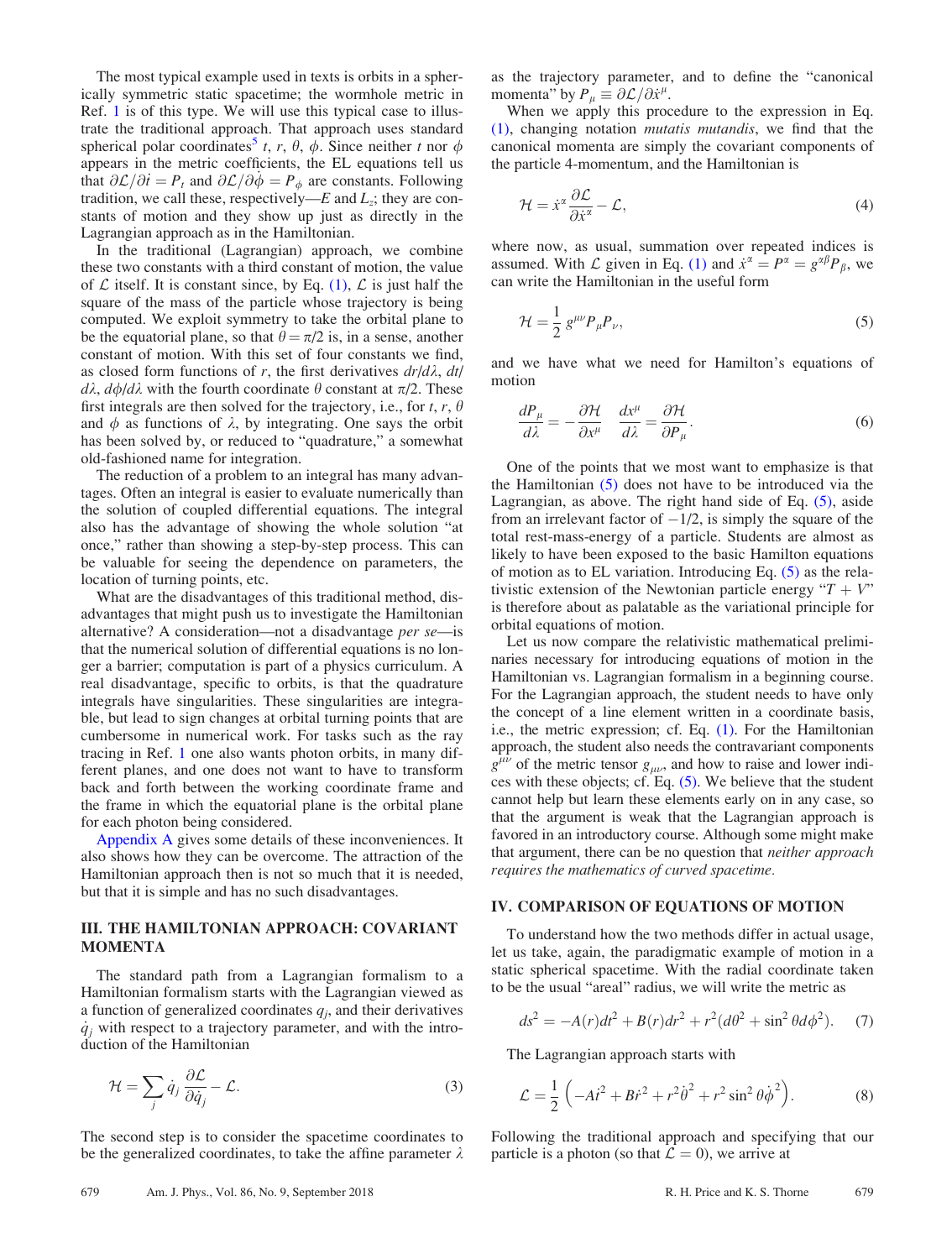<span id="page-3-0"></span>
$$
0 = -\frac{1}{A}E^2 + \frac{1}{B}\left(\frac{dr}{d\lambda}\right)^2 + \frac{1}{r^2}L_z^2,
$$
\n(9)

at which point, or soon after, we exclaim "solved by quadrature."

The Hamiltonian approach starts by identifying the nonzero elements of the inverse metric

$$
g'' = -\frac{1}{A} \quad g'' = \frac{1}{B} \quad g^{\theta\theta} = \frac{1}{r^2} \quad g^{\phi\phi} = \frac{1}{r^2 \sin^2 \theta}, \quad (10)
$$

with which the Hamiltonian [Eq. [\(5\)](#page-2-0)] becomes

$$
\mathcal{H} = \frac{1}{2} \left( -\frac{1}{A} P_t^2 + \frac{1}{B} P_r^2 + \frac{1}{r^2} P_\theta^2 + \frac{1}{r^2 \sin^2 \theta} P_\phi^2 \right). \tag{11}
$$

With  $\theta$  fixed at  $\pi/2$  the equations of motion for this Hamiltonian are

$$
\frac{dP_t}{d\lambda} = 0 \Rightarrow P_t \equiv -E, \quad \frac{dt}{d\lambda} = -\frac{P_t}{A},\tag{12}
$$

$$
\frac{dP_{\phi}}{d\lambda} = 0 \Rightarrow P_{\phi} \equiv L_z, \quad \frac{d\phi}{d\lambda} = \frac{P_{\phi}}{r^2},\tag{13}
$$

$$
\frac{dP_r}{d\lambda} = -\frac{1}{2} \left[ -\frac{d}{dr} \left( \frac{1}{A} \right) E^2 + \frac{d}{dr} \left( \frac{1}{A} \right) P_r^2 - \frac{2}{r^3} L_z^2 \right],
$$
\n
$$
\frac{dr}{d\lambda} = \frac{P_r}{B}.
$$
\n(14)

The central difference of the two methods lies in the com-parison of Eqs. (14) and [\(9\)](#page-2-0) for  $r(\lambda)$ . The first is a pair of coupled first order differential equations with no obvious singularities; the second is a single first order equation with singularities at turning points. The first pair of equations is very well suited to solution for  $P_r(\lambda)$  and  $r(\lambda)$  by straightforward numerical methods for ordinary differential equations. The second method leads to an integral that can be evaluated numerically but not with straightforward methods (see Appendix A).

It is important to notice that Eq.  $(14)$  can be extracted from the Lagrangian method as well as from the Hamiltonian method. The EL equation from Eq.  $(8)$ , for the *r* variable, is

$$
\frac{d}{d\lambda}(B\dot{r}) = \frac{1}{2} \left[ -\frac{dA}{dr} \dot{t}^2 + \frac{dB}{dr} \dot{r}^2 + \frac{2}{r^3} L_z^2 \right].
$$
 (15)

If we add to this the definition in the second part of Eq. (14), the result (with i and  $\dot{\phi}$  eliminated in favor of E and  $L_z$ ) is just the first part of Eq. (14). Notice that we can define  $\psi \equiv Bdr/d\lambda$ , without any guidance from the fact that it is  $P_r$ , and write

$$
\frac{d\psi}{d\lambda} = \frac{1}{2} \left[ -\frac{A_{,r}}{A^2} E^2 + \frac{B_{,r}}{B^2} \psi^2 + \frac{2}{r^3} L_z^2 \right] \frac{dr}{d\lambda} = \frac{\psi}{B}.
$$
 (16)

We have arrived at the Hamilton equations without the Hamiltonian approach.

An important point to note here is that the solution of these Lagrangian-based equations does not involve dealing with any singularities. The singularities appear only when the value of the Lagrangian is added as an additional constraint in order to arrive at a "solution" by quadrature. It seems counterintuitive that adding information $6$  (the constant

value of the Lagrangian) makes the solution more difficult, but the difficulty is only a technical one associated with a quest for quadrature.

The Hamiltonian approach does have an advantage in that it works from the outset with the canonical momenta; they do not have to be constructed (as  $\partial \mathcal{L}/\partial \dot{x}^\mu$ ) in the Lagrangian process. This difference is trivial for diagonal metrics. For metrics that are not diagonal, the Hamiltonian approach can result in considerable simplification. We give such an example in [Appendix C](#page-4-0). The use of canonical momenta at the outset, however, should not be misinterpreted as aiding the identification of constants of motion. [Appendix B](#page-4-0) presents an example in which the symmetry is hidden in both approaches.

#### V. CONCLUSION

The traditional (Lagrangian) approach to the equations of motion in general relativity is founded on the path of least required mathematics; the student needs to have experience only with standard variational calculus. We have shown that this method is adequate, but a perhaps better (Hamiltonian) method requires perhaps less mathematics of a student; a student must only accept that it is the covariant components of particle 4-momentum that are the canonical momenta for the equations of motion. The only remaining step is to take the Hamiltonian to be half the square of the 4-momentum, the negative of the squared particle mass, a constant which is an acceptable, perhaps compelling, if not obvious, generalization of the constant "energy" for a nonrelativistic system. The resulting Hamiltonian approach simplifies both numerical and analytical work with the equations of motion.

## APPENDIX A: DIFFICULTIES AND REMEDIES IN THE TRADITIONAL APPROACH

Because the first derivative  $dr/d\lambda$  occurs quadratically in Eq. [\(1\),](#page-1-0) the expression for  $dr/d\lambda$  contains a square root, and the square root changes sign at "turning points," values of r at which  $dr/d\lambda = 0$ . The quadrature for solving for  $r(\lambda)$  [more precisely for  $\lambda(r)$ ] will therefore have the form

$$
\lambda = \pm \int^{r} \frac{dr'}{\sqrt{E - V(r')}}.
$$
\n(A1)

Typically one divides  $dr/d\lambda$  by  $d\phi/d\lambda$  to eliminate the unnecessary reference to  $\lambda$  and solves for the orbital shape  $r(\phi)$ [more accurately for  $\phi(r)$ ]. The resulting integral for  $\phi$  has the same form as in Eq. (A1).

The integral in Eq.  $(A1)$  may have one or two turning points. (That is, the expression inside the square root may have one or two first-order zeros.) The two-turning-points case occurs for bound orbits. Let us call these turning points  $r_1$  and  $r_2 > r_1$ . We can then write the quadrature as

$$
\lambda = \pm \int^{r} \frac{dr'}{\sqrt{(r_2 - r')(r' - r_1)S(r')}}.
$$
\n(A2)

Here, the function  $S$  is taken to be positive on the interval  $r_1 \le r \le r_2$ . Though the integral in Eq. (A2) is finite, evaluation of the integral with a standard method, e.g., Simpson's rule, will generally involve evaluating the integrand at points at which the denominator vanishes. A student encountering such an integrand might try to take very small integration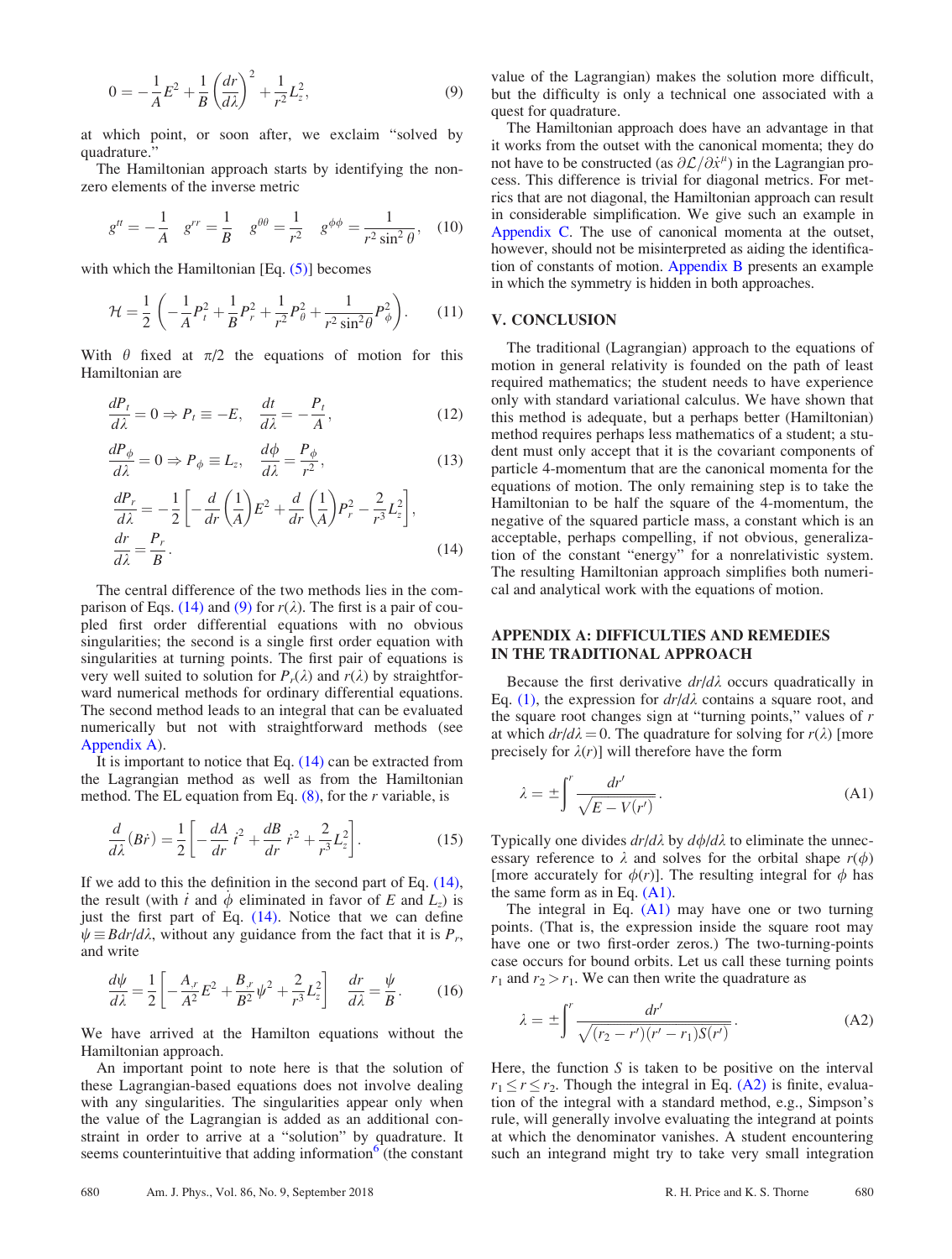<span id="page-4-0"></span>intervals  $\Delta r'$ , in the neighborhood of the singularities, but any such approach involves unnecessarily large truncation errors for a given  $\Delta r'$ , and requires dealing with the sign changes in Eqs. [\(A1\)](#page-3-0) and [\(A2\)](#page-3-0).

There are much more efficient ways to handle the singu-larities.<sup>[7](#page-5-0)</sup> The simplest is to make the substitution

$$
r' = \frac{r_2 - r_1}{2} \cos \xi + \frac{r_2 + r_1}{2},
$$
 (A3)

$$
\lambda = \pm \int^{\xi(r)} \frac{d\xi}{\sqrt{S(\xi)}},\tag{A4}
$$

which has no singularities. [In the case of a single zero, say at  $r = r_1$ , in the square root, as there would be for a hyperbolic orbit, the transformation  $r = r_1 + \xi^2$  converts the problem to one with the form of Eq. (A4).] The singularity is thus eliminated, costing only the additional computational overhead of inverting Eq. (A3).

In addition to the problem with turning points, the second inconvenience of the traditional approach to orbits is the need to have the photon orbit always in the equatorial plane. This is simple to eliminate. One removes the choice  $\theta = \pi/2$ and replaces it with the constant of motion

$$
L^2 = p_\theta^2 + L_z / \sin^2 \theta. \tag{A5}
$$

With this fourth general constant, $\frac{8}{3}$  $\frac{8}{3}$  $\frac{8}{3}$  motion in any plane is reduced to quadrature.

#### APPENDIX B: EXAMPLE 2: HIDDEN SYMMETRY

We demonstrate here that constants of motion may not be obvious, in either the Lagrangian or the Hamiltonian formalism. Let us consider the spacetime metric

$$
ds^{2} = -e^{2\Phi}dt^{2} + a^{2}(\sinh^{2} u + \sin^{2} v)(du^{2} + dv^{2}) + dz^{2},
$$
\n(B1)

where *a* is a constant and  $\Phi$  is a function only of *z*. The Hamiltonian for this spacetime is

$$
H = \frac{1}{2} \left[ -e^{-2\Phi} P_t^2 + \frac{P_u^2 + P_v^2}{a^2 (\sinh^2 u + \sin^2 v)} + P_z^2 \right].
$$
 (B2)

Two of the equations of motion are simple

$$
P_t = \text{constant} \quad \frac{dP_z}{ds} = -\Phi_{,z}e^{-2\Phi}P_t^2. \tag{B3}
$$

The equations for  $P_u$ ,  $P_v$  are not simple

$$
\frac{dP_u}{ds} = -\frac{1}{a^2} \left( P_u^2 + P_v^2 \right) \frac{\partial}{\partial u} \left( \frac{1}{\sinh^2 u + \sin^2 v} \right) \tag{B4}
$$

$$
\frac{dP_v}{ds} = -\frac{1}{a^2} \left( P_u^2 + P_v^2 \right) \frac{\partial}{\partial v} \left( \frac{1}{\sinh^2 u + \sin^2 v} \right). \tag{B5}
$$

It turns out, however, that the combination

$$
P_{\text{cons}} \equiv \frac{\sin v \cos v P_u + \sinh u \cosh u P_v}{\sinh^2 u + \sin^2 v} \tag{B6}
$$

is a constant of motion, i.e.,  $dP_{\text{cons}}/ds = 0$ . Thus this constant can be used to eliminate (say)  $P_v$  in Eq. (B4) and in the equations for du/ds and dv/ds.

It is not a coincidence that  $dP_{\text{cons}}/ds = 0$  is a constant. In terms of new coordinates

$$
x = a \cosh u \cos v \quad y = a \sinh u \sin v \tag{B7}
$$

the  $u$ ,  $v$  part of the metric is transformed according to

$$
a^{2}(\sinh^{2} u + \sin^{2} v)(du^{2} + dv^{2}) \rightarrow dx^{2} + dy^{2},
$$
 (B8)

which in turn can be transformed to the two-dimensional flat metric in plane polar coordinates  $r$ ,  $\phi$ . The constant of motion  $P_{\text{cons}}$  is in fact just  $P_{\phi}$ , which we know to be a constant by symmetry.

## APPENDIX C: EXAMPLE 3: HAMILTONIAN APPROACH WITH A NON-DIAGONAL METRIC

As an example, we consider trajectories  $t(\lambda)$ ,  $x(\lambda)$  in the yz plane of the spacetime with a metric

$$
ds^{2} = \frac{-dt^{2} - 2x dx dt + dx^{2}}{1 + x^{2}} + dy^{2} + dz^{2},
$$
 (C1)

for which the Lagrangian is

$$
\mathcal{L} = \frac{1}{2} \left( \frac{-i^2 - 2x i \dot{x} + \dot{x}^2}{1 + x^2} \right).
$$
 (C2)

(This metric has no physical importance that we know of, but is contrived to lead to a closed form solution.)

Since  $t$  is an ignorable coordinate we know that there is a conserved momentum  $P_t$ . This turns out to be

$$
P_t = \frac{-\dot{t} + x\dot{x}}{1 + x^2},\tag{C3}
$$

where a dot signifies  $d/d\lambda$ . The EL equation  $d(\partial \mathcal{L}/\partial \dot{x})/d\lambda$  $=\partial \mathcal{L}/\partial x$  gives us

$$
\frac{d}{d\lambda} \left( \frac{-x\dot{t} + \dot{x}}{1 + x^2} \right) = -\frac{\dot{x}\dot{t}}{1 + x^2} - \frac{x}{\left(1 + x^2\right)^2} \left( -\dot{t}^2 - 2x\dot{t}\dot{x} + \dot{x}^2 \right). \quad (C4)
$$

Equation (C4) can be converted to a differential equation for  $x(t)$ , by using  $d/d\lambda = \frac{td}{dt}$ , and by eliminating t with the use of Eq.  $(C3)$ .

While this is possible in principle, it is quite tedious, so it is interesting to see how this compares with the tedium of the Hamiltonian approach. The extra effort<sup>[9](#page-5-0)</sup> in that approach goes into finding the components of the inverse metric, the  $g^{\mu\nu}$ , which, for the metric of Eq. (C1), are  $g^{xx} = g^{yy} = g^{zz}$  $= -g<sup>tt</sup> = 1$  and  $g<sup>xt</sup> = -x$ . The Hamiltonian for motion in the yz plane is therefore

$$
\mathcal{H} = \frac{1}{2} \left( -P_t^2 - 2x P_x P_t + P_x^2 \right). \tag{C5}
$$

We rather easily get the following Hamilton equations in which, of course,  $P_t$  is a constant: